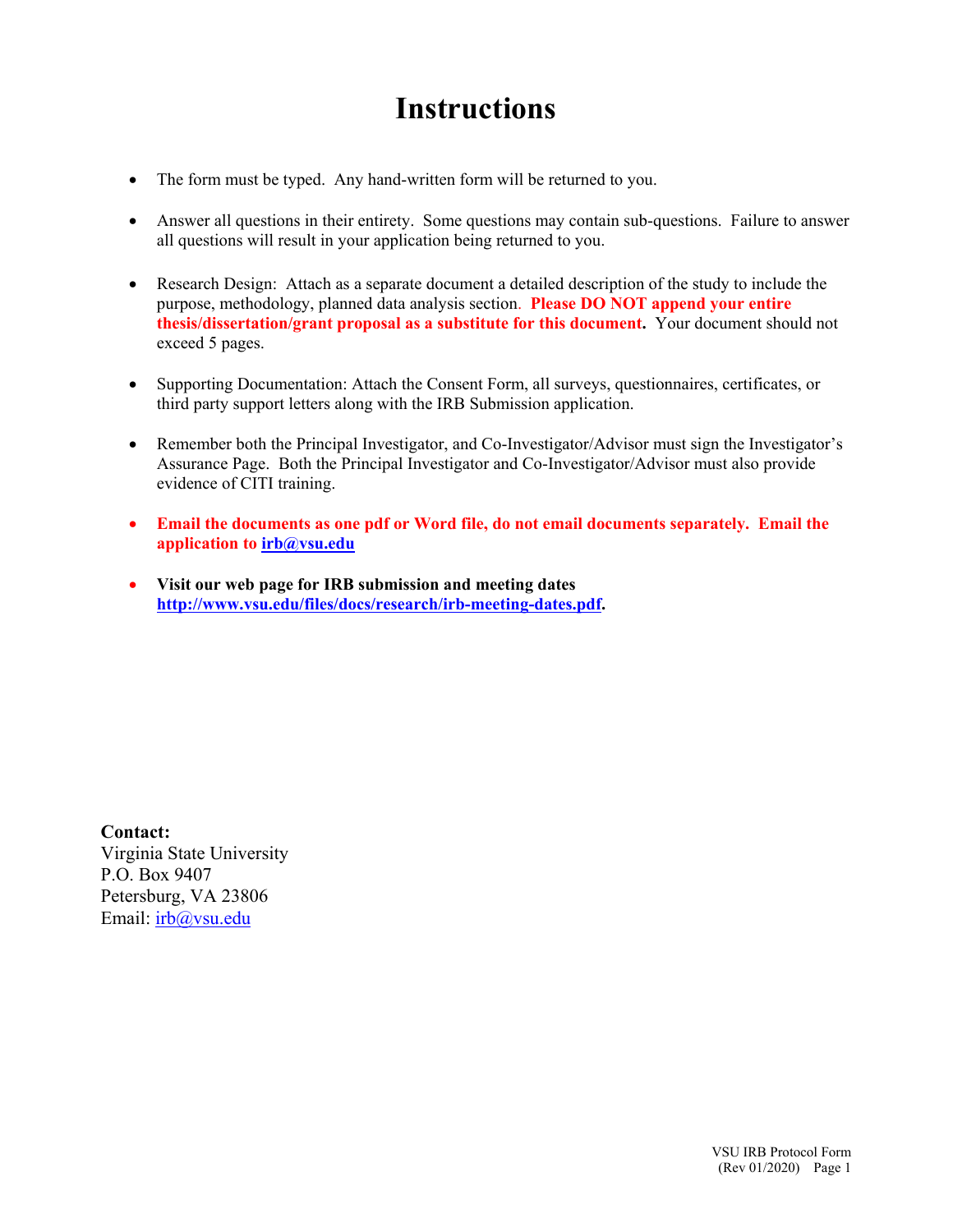

# **Virginia State University Institutional Review Board Research with Human Subjects Submission Form**

Federal regulations and Virginia State University policy require that all research involving human subjects are to be reviewed and approved by the University Institutional Review Board (IRB). Any person (faculty, staff, student or non-VSU person) wanting to engage in human subject research at Virginia State University must received written approval from the IRB before conducting research.

Please complete this entire form, sign and return with the required documentation to the address located at the bottom of the form.

## **I. GENERAL INFORMATION (Type in the gray area)**

| A. Research, Dissertation or Thesis Title:                                                                                                                                                                                                                                                                             |
|------------------------------------------------------------------------------------------------------------------------------------------------------------------------------------------------------------------------------------------------------------------------------------------------------------------------|
| Is this research part of a thesis? $ $   $ $ Yes  <br>$\vert$ No<br>Is this research part of a dissertation proposal? Yes $\parallel$ No<br>If yes, has the thesis or dissertation proposal been approved? $\Box$ Yes $\Box$ No<br>Date approved:<br>Name of Thesis/Dissertation Advisor:<br>Phone No.:<br>Department: |
|                                                                                                                                                                                                                                                                                                                        |

Principal Investigator Information (If the PI is a graduate student please indicate advisor's name in item 3).

| 1. Principal Investigator                                                                                   | Department and Campus PO Box No.                                                 |
|-------------------------------------------------------------------------------------------------------------|----------------------------------------------------------------------------------|
| 2. Telephone and Fax Numbers                                                                                | Email Address                                                                    |
| <b>Please check if PI is:</b>                                                                               | Non-VSU members complete this section:                                           |
| Faculty () Staff<br>() Graduate Student<br>() Non-VSU faculty/staff or student                              | Name of University and mailing address                                           |
| 3. Co-Principal Investigator or Advisor                                                                     | Department and Campus PO Box No.                                                 |
| 4. Telephone Number                                                                                         | Email Address                                                                    |
| Please check if Co-PI is:<br>) Faculty ( ) Staff ( ) Graduate Student<br>) Non-VSU faculty/staff or student | Non-VSU members complete this section:<br>Name of University and mailing address |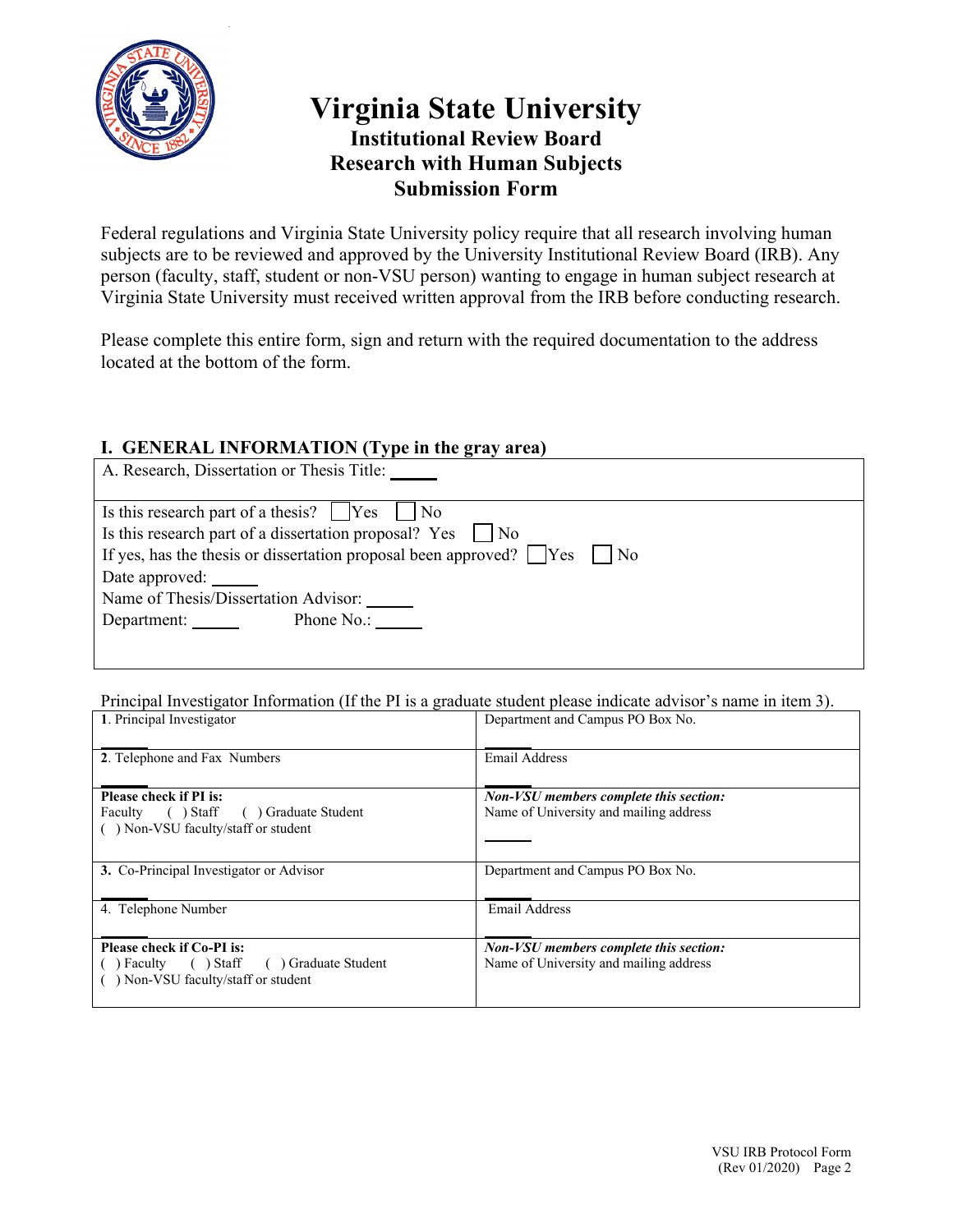# **COMPLETE THIS SECTION IF PI IS AN UNDERGRADUATE STUDENT**

| Check one:                                                   | Class Project | Research Paper | Other |  |  |
|--------------------------------------------------------------|---------------|----------------|-------|--|--|
| Has the Thesis/Dissertation Committee approved the proposal? |               |                |       |  |  |
| Yes, Date approved: _____<br>No                              |               |                |       |  |  |
|                                                              |               |                |       |  |  |
| Name of Research Supervisor:                                 |               |                |       |  |  |
| Department:                                                  |               | Phone No.      |       |  |  |
| Course Name (if applicable)                                  |               |                |       |  |  |

# **II**. **PROTOCOL DESCRIPTION**

Reason(s) for review by Human Subjects Committee (please check all that apply):

Virginia State University employees/students

 $\Box$  Persons otherwise dependent on the researcher (such as students of the researchers, etc.)

Minors

Students in a school system

Name of school system: \_\_\_\_\_\_

Other populations (explain):

#### **III. RECRUITMENT (Begin typing in the gray area)**

A. Give an estimate of how many participants will be included in the study?

B. What is the age range?

- C. Where will participants be recruited? (i.e., specific department, public school system, etc)
- D. Describe in detail how participants will be recruited, or approached to participate in the research study.
- E. Explain procedures/steps for obtaining informed consent from participants. Be specific regarding who will obtain informed consent, and in what setting/time frame.

F. Describe any alternative activities available to those who choose not to participate in the study, if applicable.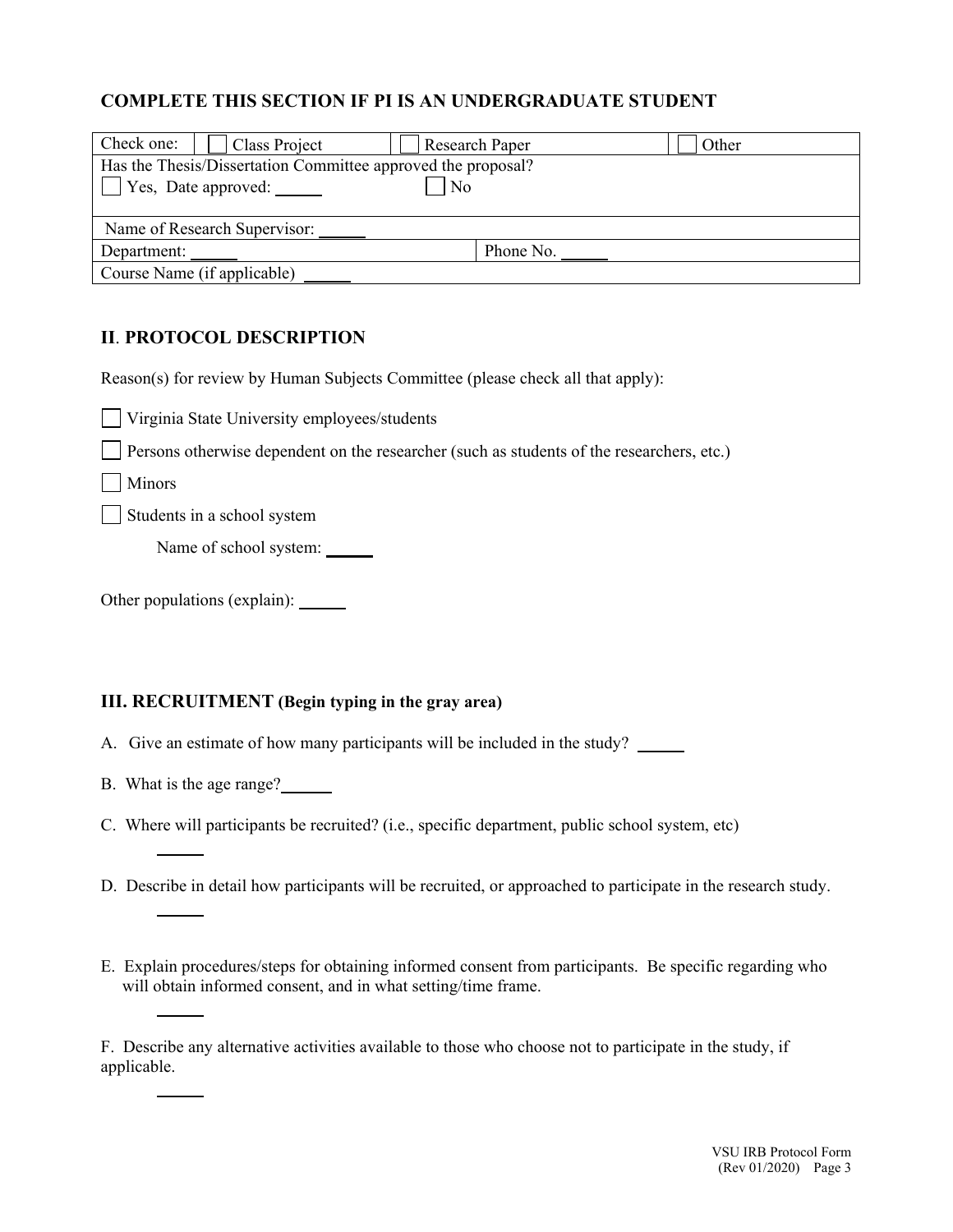## **IV. DATA**

A. How will the data be stored and kept secure? (Briefly describe where the data will be stored and kept secured from persons other than the researcher)

B. 1) Who will have access? 2) How will the data be used [during and after the research (i.e., research publications, journals, conferences, scholarly presentations)]?

C. How will the data be disposed and after how many years?

#### **V. CONFIDENTIALITY**

A. How will participant's identity be kept confidential? (Describe how the participant privacy and confidentiality of the research data will be protected)

- B. Will participants be recorded (e.g., audio, video)
	- ( ) No

( ) Yes – describe the type of recording(s) and specify how they will be used, stored/secured, and their final disposition.

# **VI. BENEFIT**

A. Who might find these results useful?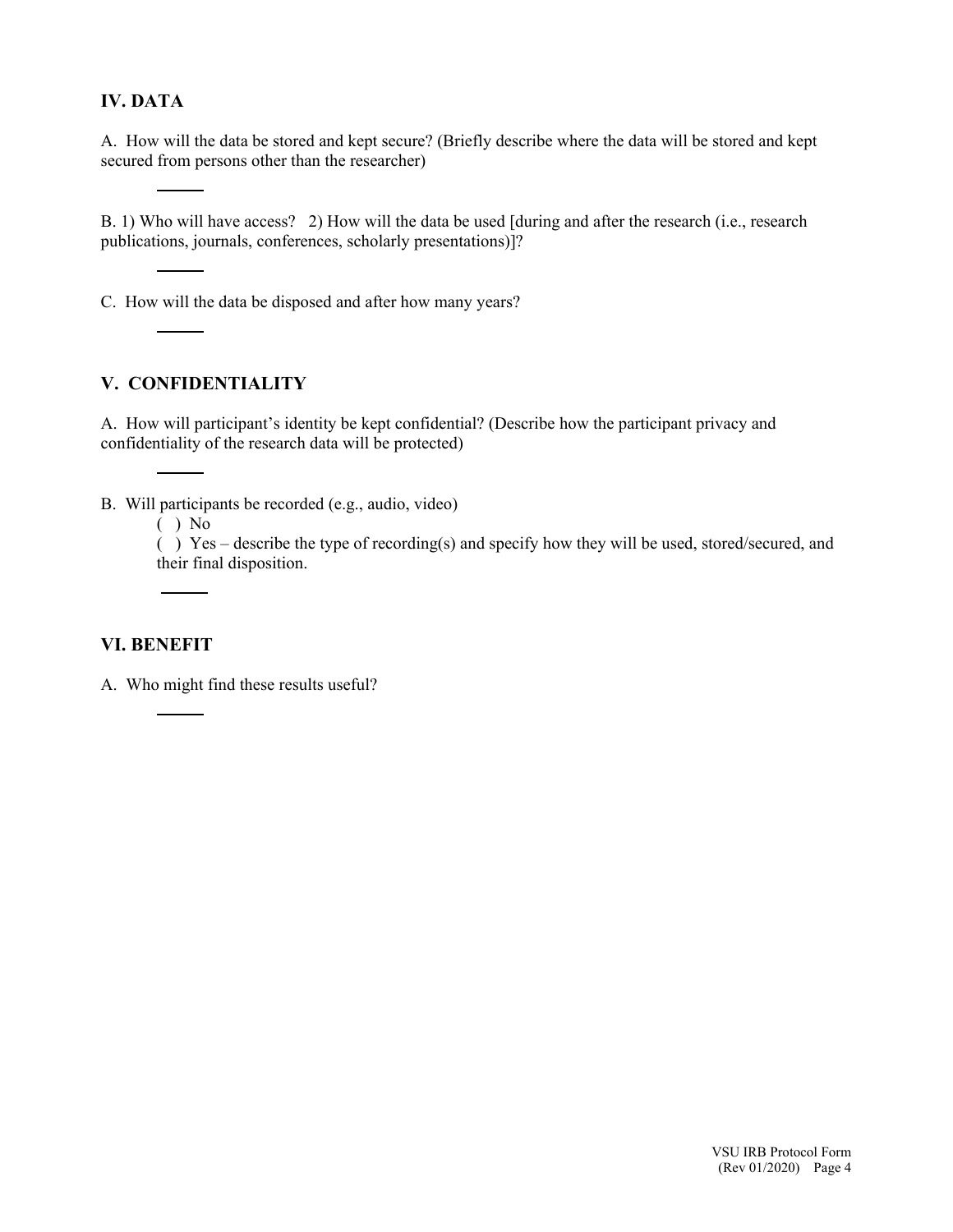# **VII. RESEARCH INSTRUMENTS**

Attach copies of surveys, interview or focus group questions that will be used in the project and if applicable, any signed agreements between agencies/collaborators/school districts, etc.

#### **VIII. TRAINING**

VSU policy requires all investigators and/or researchers conducting human subjects' research to complete The **CITI Responsible Conduct of Research (CITI RCR**) training on protecting the rights and welfare of research participants.

The training requirements may be satisfied by completing an online course at CITI RCR [https://www.citiprogram.org.](https://www.citiprogram.org/)

#### NOTE:

Students, who are submitting their thesis, dissertation, or class projects for IRB review, please do not complete the Basic/Refresher course, the Conflict of Interest or the Class project curriculum.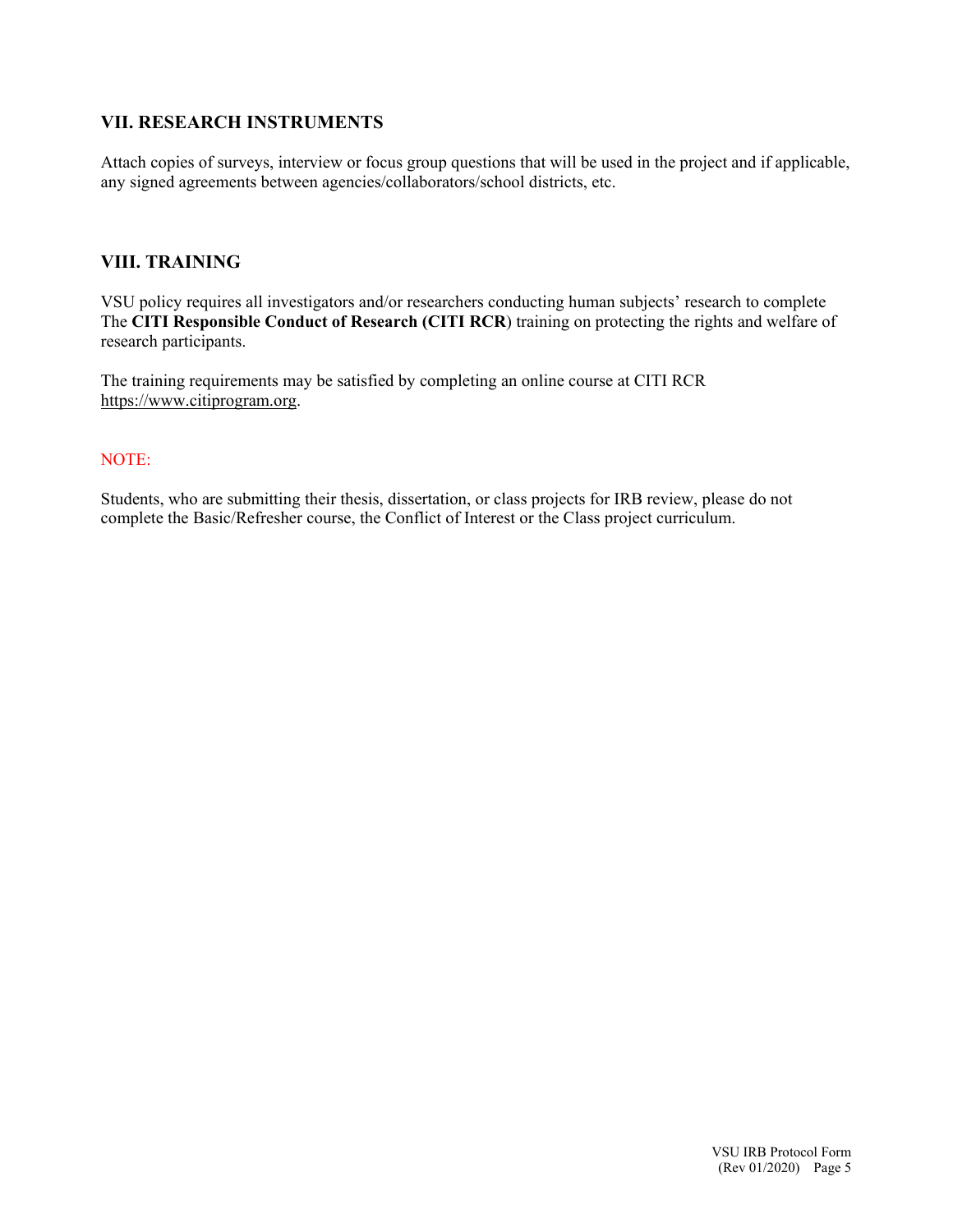## **Investigator's Assurance**

The signature(s) below certify that:

- The information provided in this application is complete and accurate
- Each individual listed as principal, co-investigator, or research team possesses the necessary experience for conducting research activities in their assigned role, and is aware of and will abide by VSU policies and procedures for the protection of research participants
- Each individual listed as principal, co-investigator, or research team member has received the required human research protection education
- No research procedures with human subjects will be initiated until documented approval has been obtained from the IRB Office.
- I also agree to report any significant and relevant changes in the procedures or research instruments to the Human Subjects Committee for additional review

| Investigator's Signature | Date |
|--------------------------|------|
|                          |      |

Co-investigator's/Advisor's Signature Date

**NOTE**: Carefully review the application to ensure it is complete, contains sufficiently detailed responses to all questions, and all required attachments. Incomplete applications will be returned to the researcher potentially delaying the research.